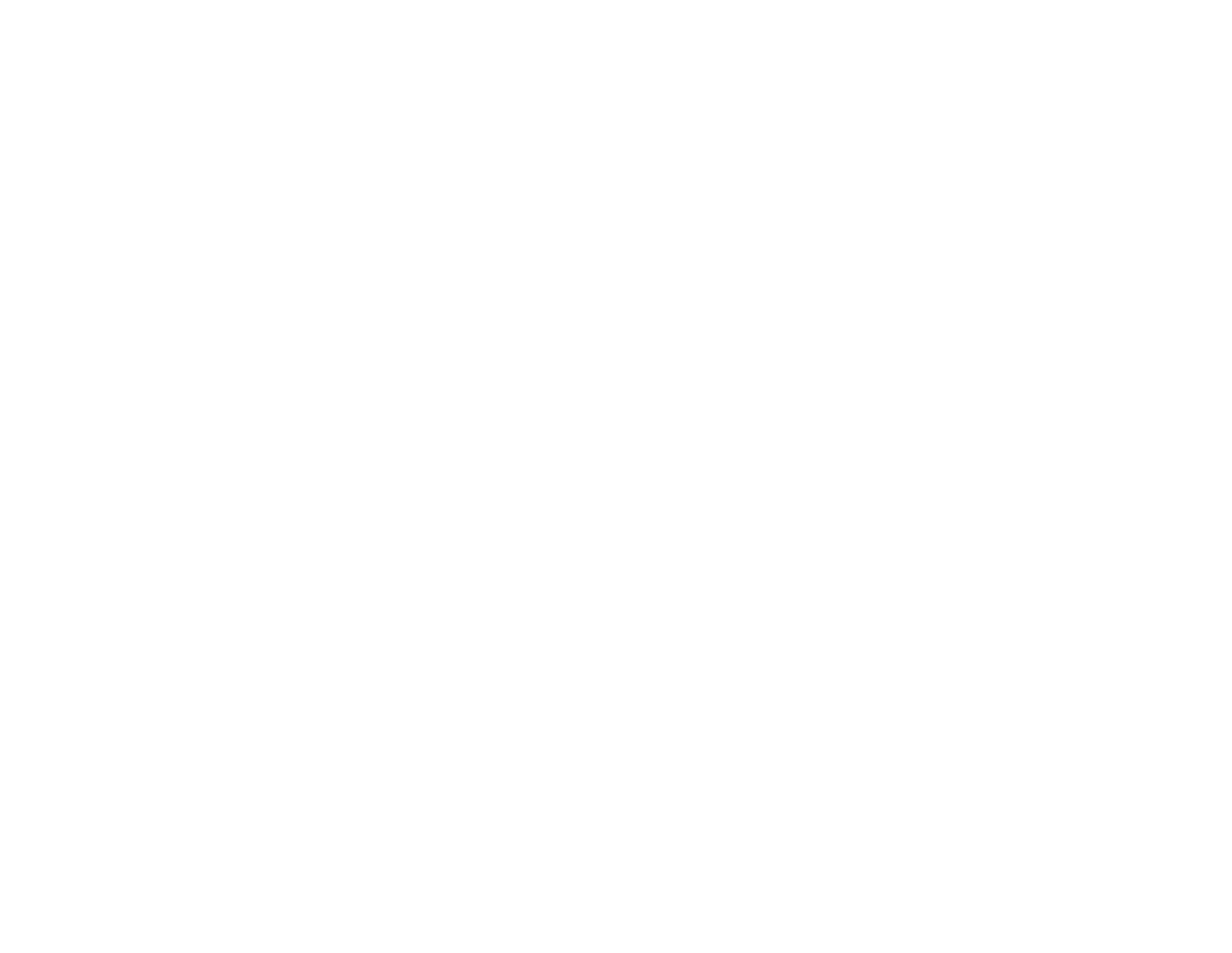

Hurley Reformed Church Hurley, New York

The Rev. William Appleyard-Pekich Minister of Word and Sacrament

*Welcome May the doors of this church be wide enough to receive all who need human love and fellowship, and a Father's care; and narrow enough to shut out all envy and hate.*

*Enter to Worship Depart to Serve*